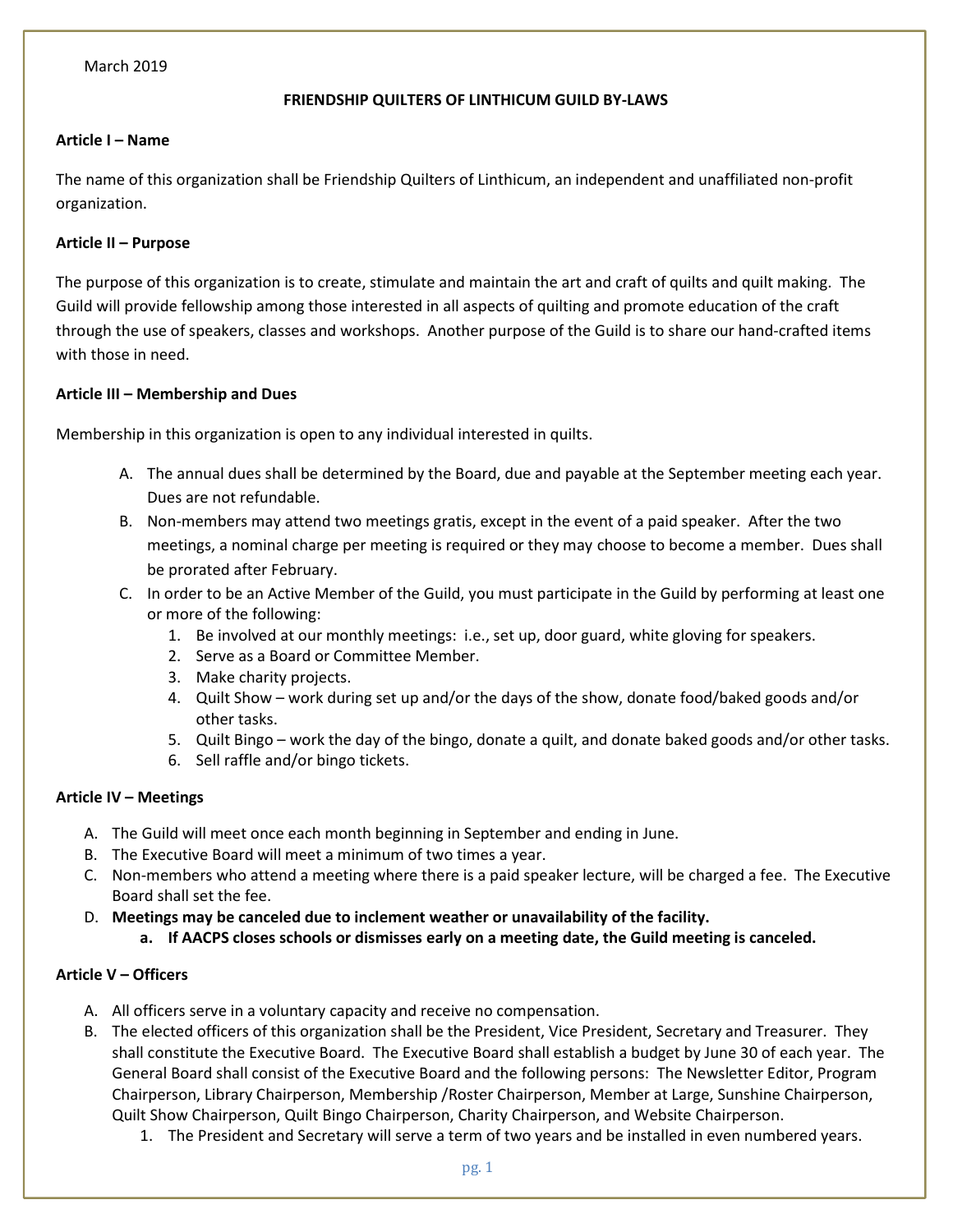- 2. The Vice President and Treasurer will serve a term of two years and be installed in odd numbered years.
- 3. The President may serve two consecutive terms. Other Executive Board positions may serve three consecutive terms.

## Article VI – Duties of Officers

- A. The President shall:
	- 1. Preside at all general meetings of the organization and at all meetings of the Executive Board. The Roberts Rules of Order may be used as a Guide.
	- 2. Be the Chief Administrative Officer of the organization.
	- 3. Serve as the Executive Officer on all committees, both standing and special, or appoint a representative.
	- 4. Be authorized to co-sign checks of the organization
	- 5. Be the spokesperson for the Guild
	- 6. Appoint Special Event Coordinators as needed for retreats and any other special events proposed.
	- 7. Appoint a Nominating Committee consisting of a Chairperson and two members that shall submit a slate of officers to members at the May meeting.
	- 8. Coordinate with the Treasurer to identify a tax preparer.
	- 9. The President shall appoint auditors after July  $1<sup>st</sup>$  to audit the treasurer's records for the past year.
		- a. Two non-board members shall either volunteer in June or be appointed by the President to perform the audit.
		- b. The report from the auditors is due at the September meeting for review by the membership.
	- 10. Submit a budget request for the coming year to the Vice President by May 1.
- B. The Vice-President shall:
	- 1. Perform the duties of the President in her absence.
	- 2. Be responsible for reserving the meeting place
	- 3. Chair a By-Law review committee when requested by the President
	- 4. Be responsible for budget projection, evaluation and presentation to Executive Board and Membership.
	- 5. Be authorized to co-sign checks of the organization.
- C. The Secretary shall:
	- 1. Record the minutes of all meetings.
	- 2. Minutes for Executive Board and General Board meetings shall be distributed to the Executive Board and the Member at Large within two weeks.
	- 3. Handle all correspondence.
	- 4. Maintain copies of all newsletter, meeting minutes and organization's records.
	- 5. Submit a budget request for the coming year to the Vice President by May 1.
	- 6. Be authorized to co-sign checks of the organization.

## D. The Treasurer shall:

- 1. Collect and disburse all funds of the organization.
- 2. Present a financial report at each meeting of the Executive Board and at the regular membership meeting.
- 3. Be authorized to co-sign checks of the organization.
- 4. Submit monthly budget report to the newsletter.
- 5. Provide records to the Auditors for a yearly financial audit during the month of August.
- 6. Provide records to the tax preparer.
- 7. Coordinate with the President to identify a tax preparer.
- 8. Submit a budget request for the coming year to the Vice President by May 1.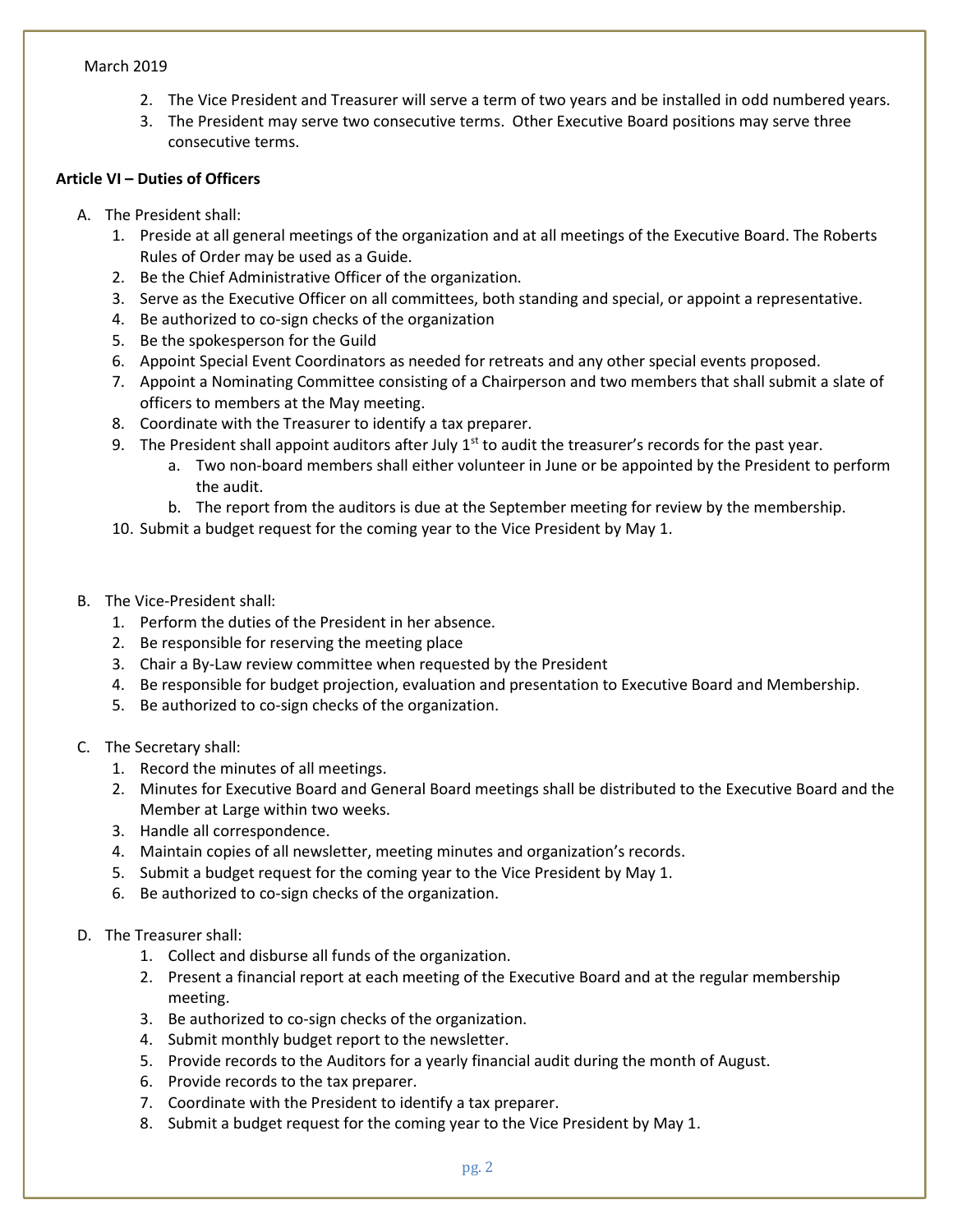# Article VII – General Board Officers

- A. The Newsletter Editor Shall:
	- 1. Be in charge of the content, design, publishing and distribution of a monthly newsletter.
	- 2. Submit a budget request for the coming year to the Vice President by May 1.
- B. Program Chairperson shall:
	- 1. Plan the program for the monthly meetings
	- 2. Plan workshops and classes.
	- 3. Coordinate with other guilds and groups to include scheduling visiting guilds that wish to sell their raffle quilt tickets.
	- 4. Submit a budget request for the coming year to the Vice President by May 1.
- C. Library Chairperson shall
	- 1. Schedule library for monthly activities
	- 2. Arrange demonstrations/activities for monthly gatherings
	- 3. Submit a budget request for the coming year to the Vice President by May 1.
- D. Membership Chairperson shall
	- 1. Keep monthly attendance records
	- 2. Distribute information on how to make name badges
	- 3. Compile a membership list for publication in October with updates as needed
	- 4. Greet new members and supply them with membership list
	- 5. Submit a budget request for the coming year to the Vice President by May 1.
- E. Member at Large shall
	- 1. Fill in for any board members in their absence.
	- 2. Attend all Executive Board meetings and vote only as a tie-breaker.
- E. Sunshine Chairperson shall
	- 1. Be the Sunshine person, or appoint someone
	- 2. Inform the Board of any illness or sympathy notes or cards to be sent.
	- 3. Submit a budget request for the coming year to the Vice President by May 1.
- F. Quilt Show Chairperson(s) shall
	- 1. Coordinate the quilt show of our Guild.
	- 2. Establish committees to implement the show
	- 3. Keep the Guild informed on progress of our show.
	- 4. Submit a budget request for the coming year to the Vice President by May 1.
- G. Quilt Bingo Chairperson shall
	- 1. Organize and coordinate the quilt bingo of our Guild
	- 2. Establish committee to implement the bingo
	- 3. Keep the Guild informed on progress of the bingo
	- 4. Submit a budget request for the coming year to the Vice President by May 1
- H. Charity Chairperson shall
	- 1. Coordinate charity projects
	- 2. Coordinate distribution of projects
	- 3. Submit a budget request for the coming year to the Vice President by May 1.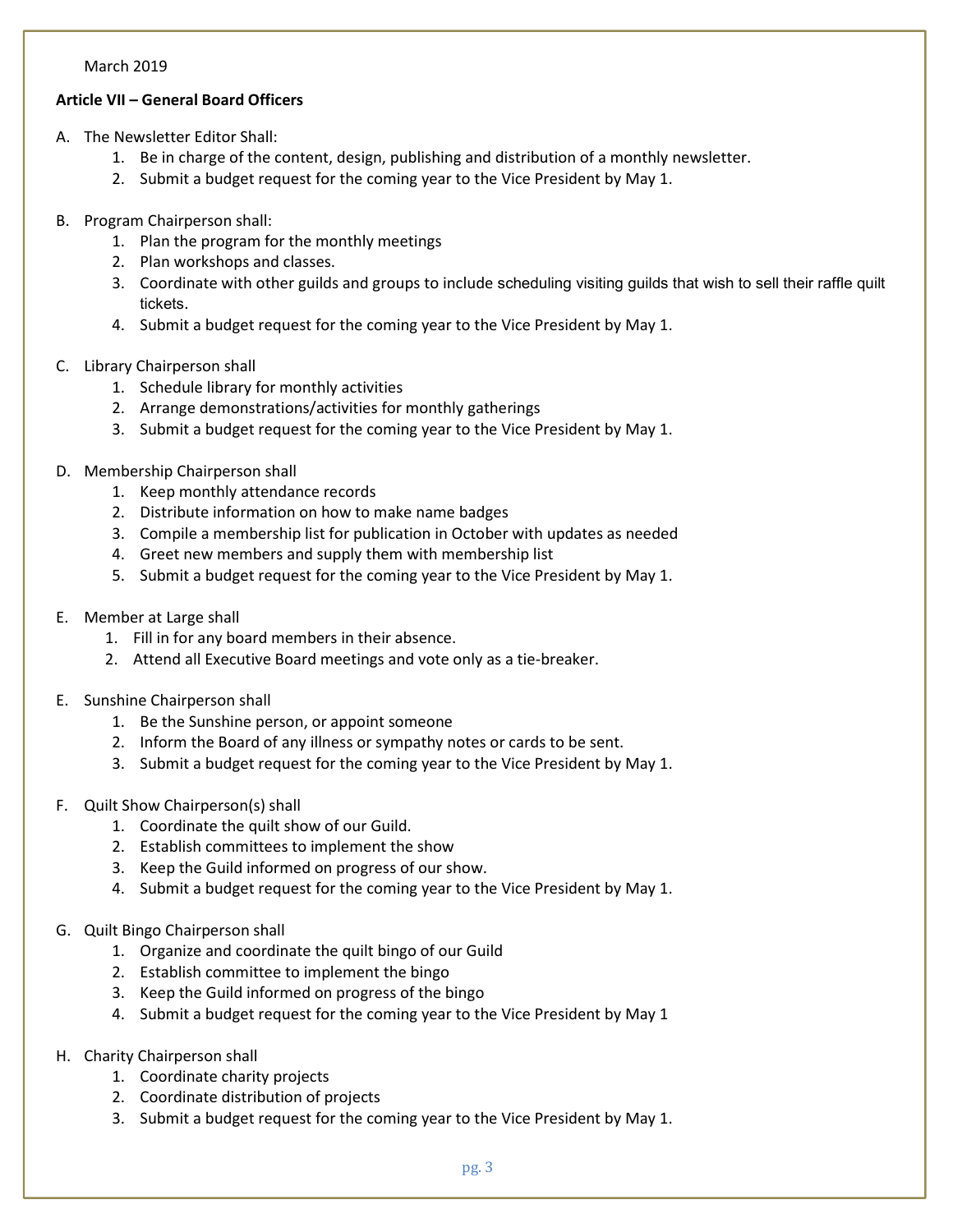## I. Website Chairperson shall

- 1. Maintain Guild website (www.friendshipquiltersoflinthicum.org
- 2. Post Current Events/Calendar
- 3. Post items from General Board members
- 4. Share knowledge of website functionality with two other members of the Guild
- 5. Provide user ID and password(s) to Executive Board
- 6. Submit a budget request for the coming year to the Vice President by May 1.

## J. Special Events Coordinator

- 1. The Coordinator will work with the Treasurer to record all registrations and payments for any events.
- 2. All contracts will require the signature of an Executive Board Member as well as the Events Coordinator.
- 3. Regular updates must be provided to the Executive Board and a final report submitted following any events.
- 4. These events are made available only to members in good standing

# K. Nominating Committee

- 1. Chairperson appointed by the President in February.
- 2. The slate of officers in even numbered years will consist of nominees for the President and Secretary, who will serve a term of two years.
- 3. In odd numbered years, the Nominating Committee will submit a slate of officers for the positions of Vice President and Treasurer who will serve a term of two years.
- 4. The slate of nominees shall be presented to membership at the April meeting.
- 5. Other nominations can be taken from the floor at the April meeting and prior to voting at the May meeting.
- 6. The slate of officers shall be voted on and installed at the May meeting.
- 7. Transition from old to new will occur during the month of June.

## Article VIII – Budget

- 1. The Vice President shall collect budget requests for the following year by May 1 from all Executive Board and Chairpersons.
- 2. By May 15 the Vice President will assimilate the requested budget and submit to the Executive Board for review, modification and approval. Budget will be based on the projected fall fundraiser.
- 3. It will result in a balanced budget, meeting corporate guideline.
- 4. The budget will be presented to membership at the June meeting as a projected budget.
- 5. After the fall fundraiser, the budget will be reviewed and revised based on actual income at that time. (Includes membership for the year and the event proceeds.)
- 6. The budget will be presented to executive board for review.
- 7. The budget will be presented to membership for approval (majority vote) no later than November.
- 8. Any funds allocated and not used during the budget year will return to the reserve fund at the end of the fiscal year.
- 9. Reserve funds can be used for un-anticipated expenses by approval of the Executive Board.
- 10. A copy of the approved budget must be presented in the June and November newsletters.
- 11. Donations of Monies
	- a. Proposals for donation of monies not noted in the approved budget shall be put forth in writing to the VP by the 15th of any month.
	- b. The VP will then submit proposals to the Executive Board for tentative approval.
	- c. The proposals will be included in the next newsletter.
	- d. At the following meeting, membership may make a motion and vote on the proposal.